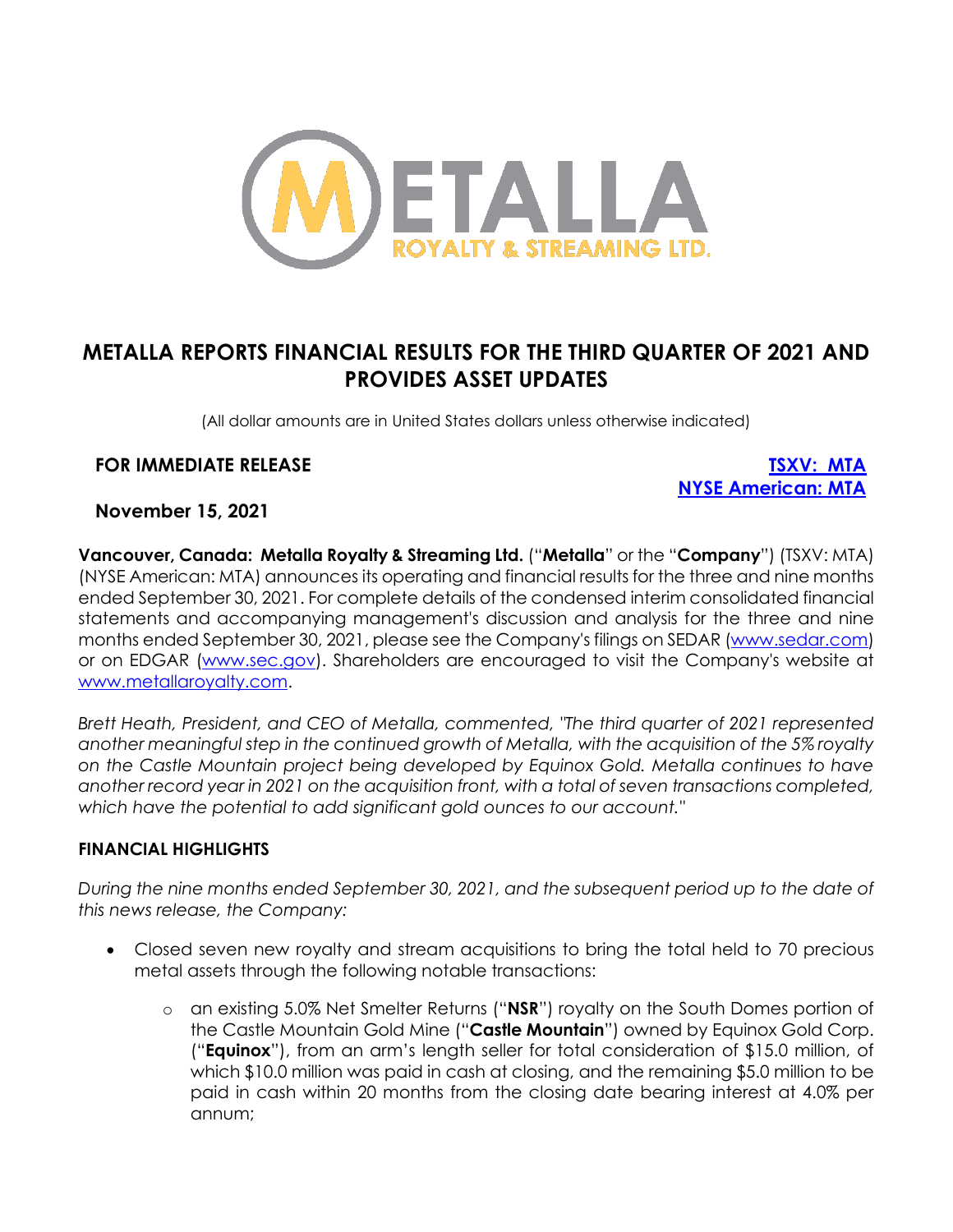- o an existing 1.35% NSR royalty on a portion of the Côté Gold Project and all of the Gosselin Zone (located ~1.5km to the northeast of the Côté Gold Project) (together referred to as "**Cote-Gosselin**") owned by IAMGOLD Corporation ("**IAMGOLD**") and Sumitomo Metal Mining Co., Ltd., from arm's length sellers for total consideration of C\$7.5 million in cash;
- o an existing 2.5% NSR royalty on Minera Alamos Ltd.'s La Fortuna project, from Argonaut Gold Ltd. for aggregate consideration of \$2.25 million in cash. The 2.5% NSR, which is capped at \$4.5 million, will be in addition to Metalla's uncapped 1.0% NSR royalty to increase the total royalty exposure to 3.5% on the La Fortuna project;
- o an existing 0.5% NSR royalty on Barrick Gold Corp.'s ("**Barrick**") Del Carmen project, which is part of the 9 Moz Au Alturas-Del Carmen project in the prolific El Indio belt in the San Juan province of Argentina, from Coin Hodl Inc. for a total consideration of C\$1.6 million in cash;(1)
- o an existing 0.75% Gross Value Return ("**GVR**") royalty on Eldorado Gold Corp.'s 2 Moz Au Tocantinzinho project located in the Tapajos district in the State of Para in northern Brazil, from Sailfish Royalty Corp. for a total consideration of \$9.0 million in cash. (2) Subsequent to the acquisition, Eldorado sold its interest in Tocantinzinho to G Mining Ventures Corp. ("**G Mining**") for \$115M;
- o an existing 1.0%-2.0% NSR royalty on OZ Minerals ("**OZ**") 1.7Moz Au CentroGold project ("**CentroGold**") located in the State of Maranhão in northern Brazil, from Jaguar Mining Inc. for total consideration of \$7.0 million in cash and with additional contingent payments of up to \$11.0 million comprised of shares and cash subject to the successful completion of certain milestones in respect of the CentroGold project; (3) and
- o an existing 0.45% NSR royalty on Agnico Eagle Mines Ltd.'s ("**Agnico**") Amalgamated Kirkland property in its Kirkland Lake project, and an existing 0.45% NSR royalty on Kirkland Lake Gold's ("**Kirkland Lake Gold**") North Amalgamated Kirkland property ("**North AK Property**") at its Macassa mine, from private third parties for total consideration of C\$0.7 million in cash.(4)
- on May 14, 2021, announced the termination of its original at-the-market program (the "**2020 ATM Program**"). From January 1, 2021 to May 14, 2021, the Company distributed 1,526,600 common shares under the 2020 ATM Program at an average price of \$9.45 per share for gross proceeds of \$14.4 million. From inception in September 2020 to termination in May 2021, the Company distributed a total of 1,809,300 common shares under the 2020 ATM Program at an average price of \$9.63 per share for gross proceeds of \$17.4 million;
- on May 14, 2021, announced the establishment of a new at-the-market program (the "**2021 ATM Program**") with a syndicate of agents. Under the 2021 ATM Program the Company may distribute up to \$35.0 million (or the equivalent in Canadian dollars) in common shares of the Company. From inception to September 30, 2021, the Company distributed 1,353,128 common shares under the 2021 ATM Program at an average price of \$8.70 per share for gross proceeds of \$11.8 million, of which 837,596 common shares were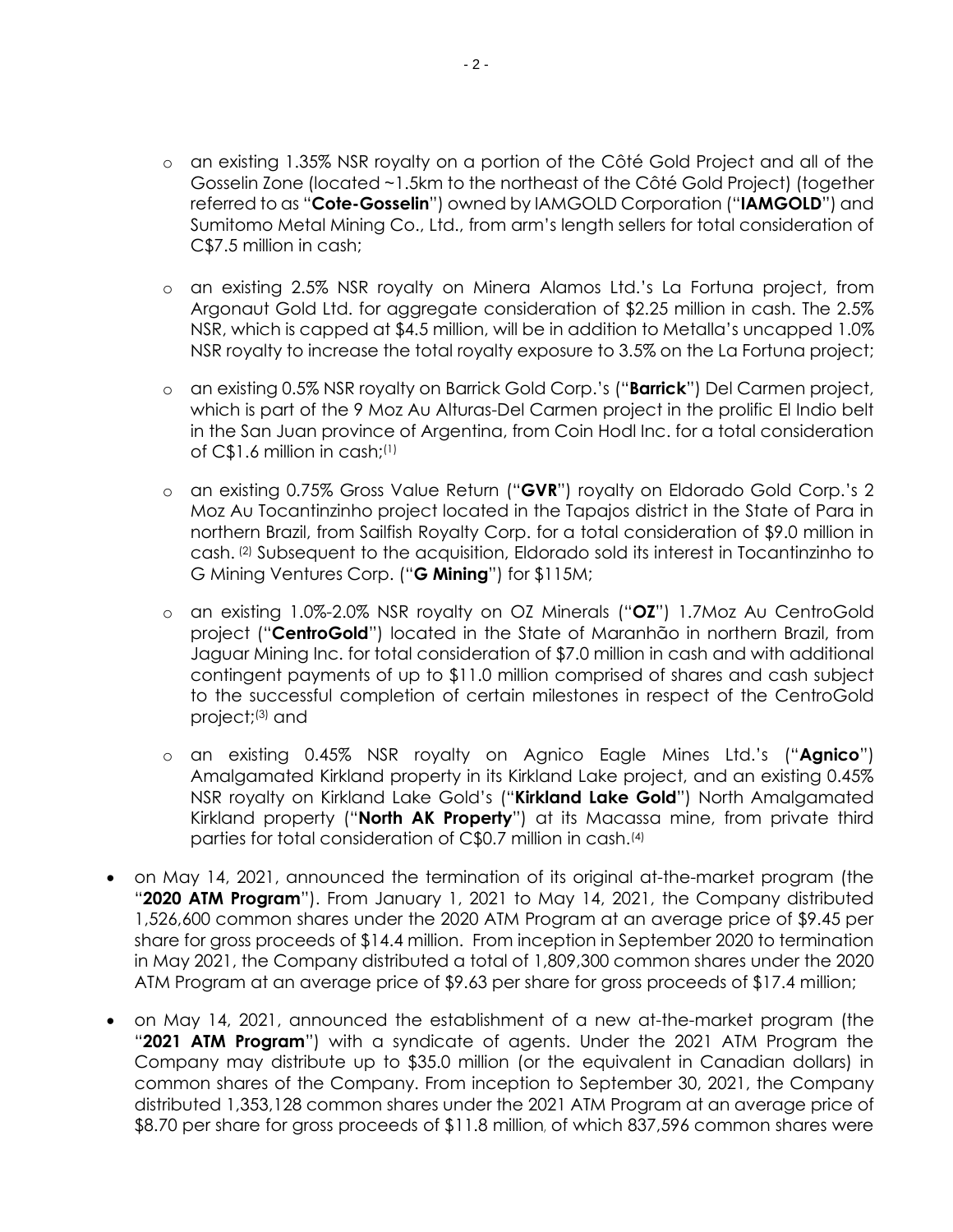sold during the three months ended September 30, 2021, at an average price of \$7.89 per share for gross proceeds of \$6.6 million. As of the date of this news release, the Company has distributed a total of 1,569,816 common shares under the 2021 ATM program for gross proceeds of \$13.3 million;

- for the three months ended September 30, 2021, received or accrued payments on 766 attributable Gold Equivalent Ounces ("**GEOs**") at an average realized price of \$1,733 and an average cash cost of \$5 per attributable GEO. For the nine months ended September 30, 2021, received or accrued payments on 2,143 attributable GEOs at an average realized price of \$1,753 and an average cash cost of \$8 per attributable GEO (see non-IFRS Financial Measures);
- for the three months ended September 30, 2021, generated operating cash margin of \$1,728 per attributable GEO, and for the nine months ended September 30, 2021, generated operating cash margin of \$1,745 per attributable GEO, from the Wharf, Joaquin, and COSE royalties, the New Luika Gold Mine ("**NLGM**") stream held by Silverback Ltd., the Higginsville derivative royalty asset, and other royalty interests (see non-IFRS Financial Measures);
- for the three months ended September 30, 2021, recognized revenue from royalty and stream interests, including fixed royalty payments, of \$0.8 million, net loss of \$2.2 million, and adjusted EBITDA of \$0.2 million. For the nine months ended September 30, 2021, recognized revenue from royalty and stream interests, including fixed royalty payments, of \$2.2 million, net loss of \$7.3 million, and adjusted EBITDA of negative \$0.8 million (see non-IFRS Financial Measures);
- for the three months ended September 30, 2021, recognized payments due or received (not included in revenue) from the Higginsville derivative royalty asset of \$0.6 million, and for the nine months ended September 30, 2021, recognized payments due or received (not included in revenue) from the Higginsville derivative royalty asset of \$1.6 million (see non-IFRS Financial Measures); and
- converted C\$5.0 million outstanding on the Beedie Capital amended loan facility (the "**Beedie Loan Facility**") at C\$9.90 per share for a total of 505,050 common shares and completed a draw down for an additional C\$5.0 million from the Beedie Loan Facility with a conversion price of C\$14.30 per share, and drew down an additional C\$3.0 million from the Beedie Loan Facility with a conversion price of C\$11.16, with the conversion prices representing a 20% premium above the 30-day volume-weighted average price of the Company's common shares on the date of the draw down in accordance with the terms of the Beedie Loan Facility. As at the date of this News Release, the Company has a total of C\$8.0 million outstanding under the Beedie Loan Facility bearing interest at a rate of 8% per annum with a remaining C\$12.0 million available on standby under the Beedie Loan Facility.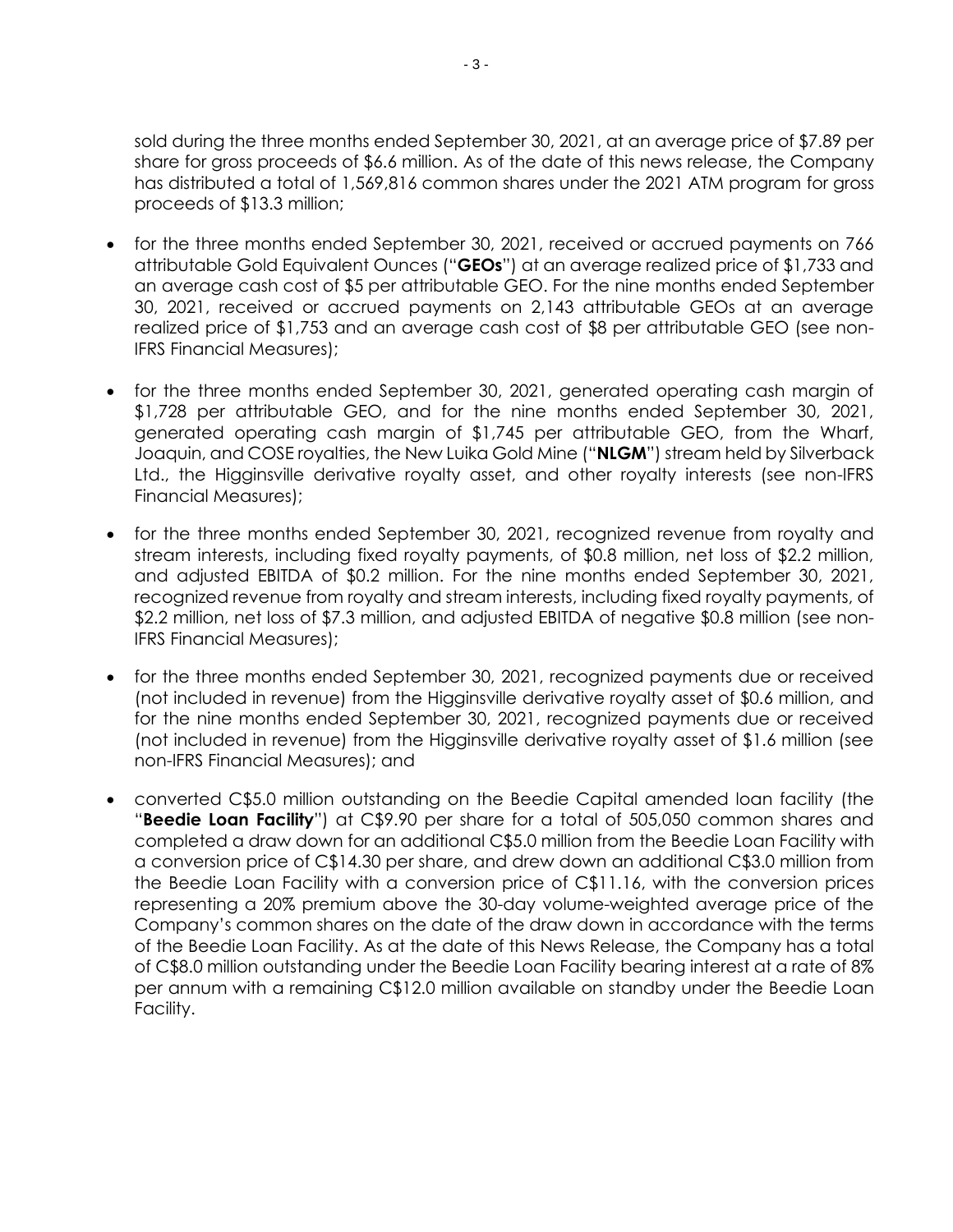## **ASSET UPDATES**

# *Wharf Royalty*

On October 27, 2021, Coeur Mining Inc. ("**Coeur**") reported in a Form 8-K news release, that Wharf produced 28,157 ounces of gold at 0.77 g/t during the third quarter of 2021, in line with the production guidance range of 85-95 Koz for 2021. On September 9, 2021, Coeur reported on 2021 exploration programs at Wharf infilling a great deal of the mineral resources. Significant oxide intercepts include 7.5 g/t gold over 36.6 meters, 4.1 g/t gold over 61 meters and 10.6 g/t gold over 12.2 meters at the Portland Ridge-Boston and Flossie area. Drilling in the Juno area returned 0.62 g/t gold over 60.9 meters. Coeur has received half of the outstanding drill assays with roughly 40% of the holes returning results above resource grade thickness cut-off. Coeur plans to incorporate these results into its year-end 2021 resource model.

Metalla holds a 1.0% GVR royalty on the Wharf mine.

# *Higginsville Royalty*

On October 14, 2021, Karora Resources Inc. announced third quarter production from its Higginsville Gold Operations ("**Higginsville**") and Beta Hunt mines of 30,365 ounces of gold, in line with 2021 production guidance of 105-115 Koz for 2021.

Metalla holds a 27.5% Price Participation Royalty ("**PPR**") royalty interest on the difference between the London PM fix gold price and A\$1,340/oz on the first 2.5 Koz per quarter until a cumulative total of 34.0 Koz of gold at the Higginsville operation have been delivered. As at September 30, 2021, 11.6 Koz of gold had been delivered.

### *New Luika Silver Stream*

On October 21, 2021, Shanta Gold Limited ("**Shanta**") provided a production update on NLGM in Tanzania, where third quarter production totaled 14,194 ounces of gold at a cash cost of US\$1,063/oz. On July 19, 2021, Shanta announced a new mine plan for NLGM, where average annual production is expected to be 73.6 Koz gold with the potential to extend mine life beyond 2026 through conversion of significant known resources and the expanded 2,450 tpd mill throughput. Shanta expects total gold production from NLGM for the 5-year plan to total 368 Koz from both open pit and underground mine sources from the mining license. Shanta outlined that the resources presently sitting outside of the mine plan amounts to 552 Koz at 2.37 g/t at NLGM.

The current Probable Reserves at NLGM stand at 423 Koz at 2.99 g/t gold, the Measured Resources are 2.45 Koz at 2.40 g/t gold, the Indicated Resources are 312 Koz at 2.54 g/t gold, and the Inferred Resources are 237 Koz at 2.17 g/t gold.

Metalla holds a 15% interest in Silverback Ltd., whose sole business is receipt and distribution of a 100% silver stream on NLGM at an ongoing cost of 10% of the spot silver price.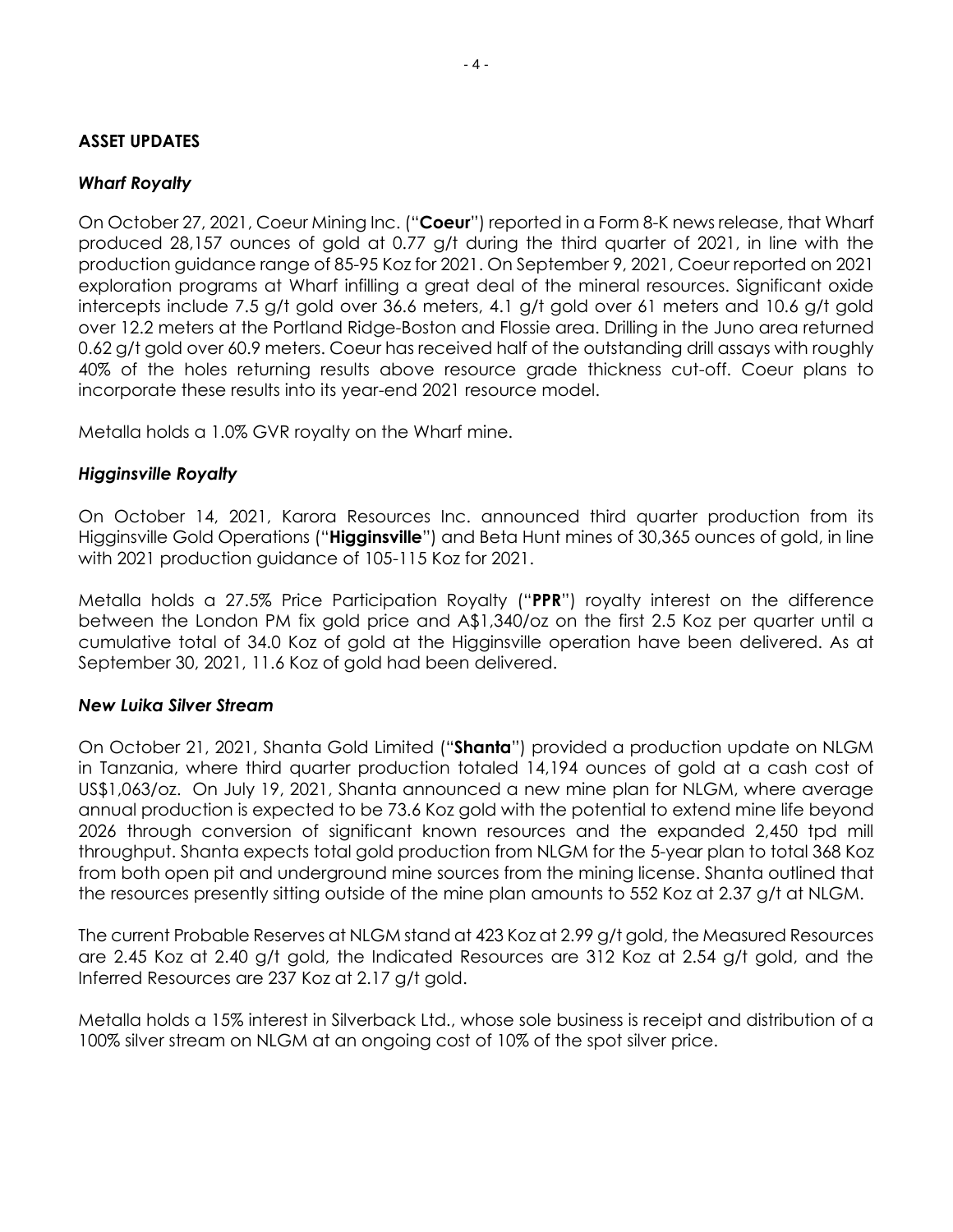### *Endeavor Silver Stream*

On October 28, 2021, Sandfire Resources Limited reported that drilling at Endeavor continued with diamond drilling to the south of the Endeavor orebody to target the southern extension to mineralization.

Metalla has the right to buy 100% of the silver production up to 20 Moz (~12.6 Moz remaining under the contract for delivery) from the Endeavor Mine for an operating cost contribution of \$1.00/oz of payable silver, indexed annually for inflation, plus a further increment of 50% of the silver price in excess of \$7.00/oz.

# *Côté-Gosselin*

On October 18, 2021, IAMGOLD reported that construction had reached 36% completion at the Côté Gold Project and remains on track for H2 2023 production. At the Gosselin zone, IAMGOLD released an initial Indicated Resource estimate of 3.35 Moz at 0.84 g/t gold and an Inferred Resource estimate of 1.71 Moz at 0.73 g/t gold. The Gosselin deposit has only been drilled to approximately half the depth of the Côté deposit and remains open at depth and along strike. A priority area for exploration will be the saddle area between the Gosselin resource pit shell and the Côté deposit for a potential connection of mineralization between the two orebodies. IAMGOLD announced that it will begin mining and infrastructure studies to review alternatives to optimize inclusion of the Gosselin resource into the future Côté life-of-mine planes. IAMGOLD also stated that it will commence work on defining permitting requirements for development scenarios and initiate discussions on these options with First Nation and Métis stakeholders.

Metalla holds a 1.35% NSR royalty on a portion of the Côté deposit and all of the Gosselin zone.

# *Santa Gertrudis*

On November 2, 2021, Agnico announced drilling in the first half of 2021 totaled 27 holes (15,606 meters) focused on advancing Amelia, Espiritu Santo, Santa Teresa, Centauro, Bertha and other zones. At the Centauro zone, drilling led to a significant discovery of high-grade sulphide structures with notable intercepts of 5.8 g/t gold and 9 g/t silver over 15 meters and another interval in the same hole of 15.1 g/t gold and 13 g/t silver over 5.8 meters.

At Amelia, drilling focused on delineating and expanding the deposit with significant intercepts of 4.6 g/t gold and 5 g/t silver over 3.4 meters, 3.6 g/t gold and 18 g/t silver over 4.2 meters and 10.2 g/t gold and 8 g/t silver over 2.8 meters. One hole intersected 4.5 g/t gold and 13 g/t silver over 12.8 meters at 740 meters depth, 300 meters below previously known mineralization. Another hole located 208 meters west of the aforementioned hole intersected 4.1 g/t gold and 8 g/t silver over 3.7 meters, proving the deposit remains open at depth and to the west. Expansion and delineation drilling to infill the mineral resource at Amelia will continue for the remainder of the year.

At the Santa Teresa zone, near surface oxide drilling expanded the strike length of the zone from 600 meters to 1,200 meters with significant oxide intercepts of 3.6 g/t gold and 30 g/t silver over 3 meters and 1.3 g/t gold and 1 g/t silver over 10.2 meters. Agnico expects to complete an initial resource estimate for this zone at year-end.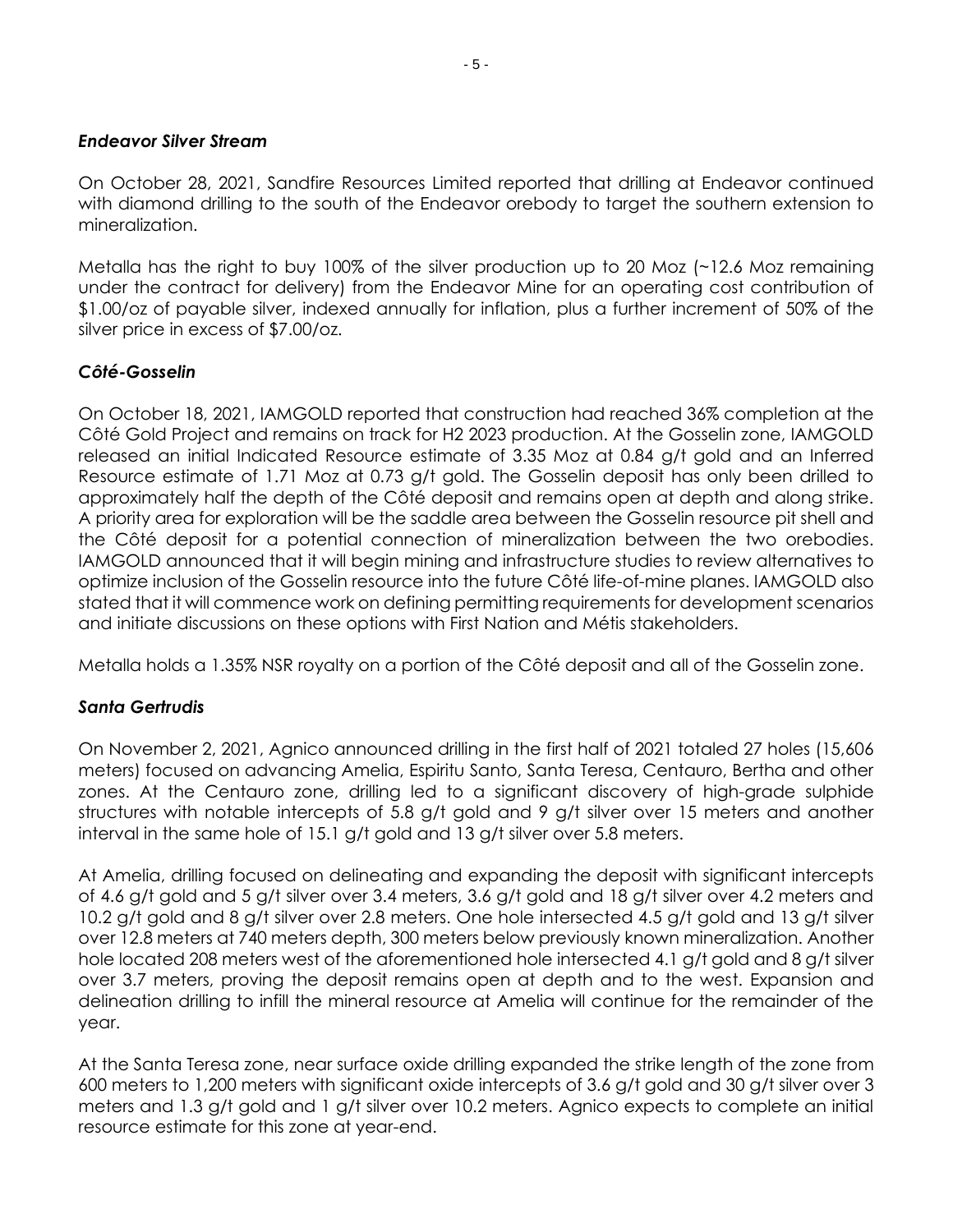At the El Toro deposit, deep drilling has intersected high-grade feeder mineralization with significant intercepts of 2.7 g/t gold and 59 g/t silver over 3.9 meters. At the Bertha zone, significant intercepts include 6.3 g/t gold and 2 g/t silver over 4 meters and 17.4 g/t gold and 6 g/t silver over 3 meters.

During the remainder of 2021, Agnico plans additional drilling and metallurgical testing to continue expanding the mineral resources, to generate and test new targets including the new La Leona, Santo Niño, Mirna, Cieneguita and Veronica targets and to advance the oxide heapleach project concept.

An updated mineral reserve and resource estimate and an updated preliminary economic assessment are expected in 2021.

Metalla holds a 2.0% NSR royalty on Santa Gertrudis subject to Agnico's right to buy back 1.0% for \$7.5 million.

# *Wasamac*

On September 13, 2021, Yamana Gold Inc. ("**Yamana**") announced that initial drill results reinforced the vision for a 200 Koz plus per year operation with a mine life of at least 15 years. The 15-year mine plan incorporates a portion of the 326 Koz of Indicated Resources and 258 Koz of Inferred Resources which Yamana expects to be converted to Reserves through infill drilling. The balance of the 15-year mine plan is based on a conservative estimate of exploration potential including extension of the Wasa shear along strike and at depth and the potential inclusion of satellite deposits such as the Wildcat zone. In addition, early drill results from Wildcat include 3.84 g/t over 13.25 meters, 13.03 g/t gold over 3.16 meters and 5.02 g/t gold over 11.02 meters. Drilling along strike on the Wildcat zone returned 3.68 g/t gold over 2.57 meters. Exploration expenditures for 2021 and 2022 are estimated by Yamana at \$15 million with 120,000 metres of drilling planned. Yamana plans for infill drilling that will include at least 68,000 metres and the balance will be exploration drilling, both on the Wasamac and Francoeur projects. Yamana anticipates the program to ramp up to four drill rigs by late 2021.

Metalla holds a 1.5% NSR royalty on the Wasamac project subject to a buy back of 0.5% for C\$7.5 million.

### *Akasaba West*

On October 27, 2021, Agnico announced they plan to revisit the Akasaba West project with the intention to integrate it into the Goldex production profile. An internal technical evaluation is being updated to reflect current financial parameters and to optimize the production rate.

Metalla holds a 2% NSR royalty on the Akasaba West project subject to an exemption on the first 210 Koz of gold of production. Agnico holds the right to buy back 1% of the royalty for \$7.0 million at and time.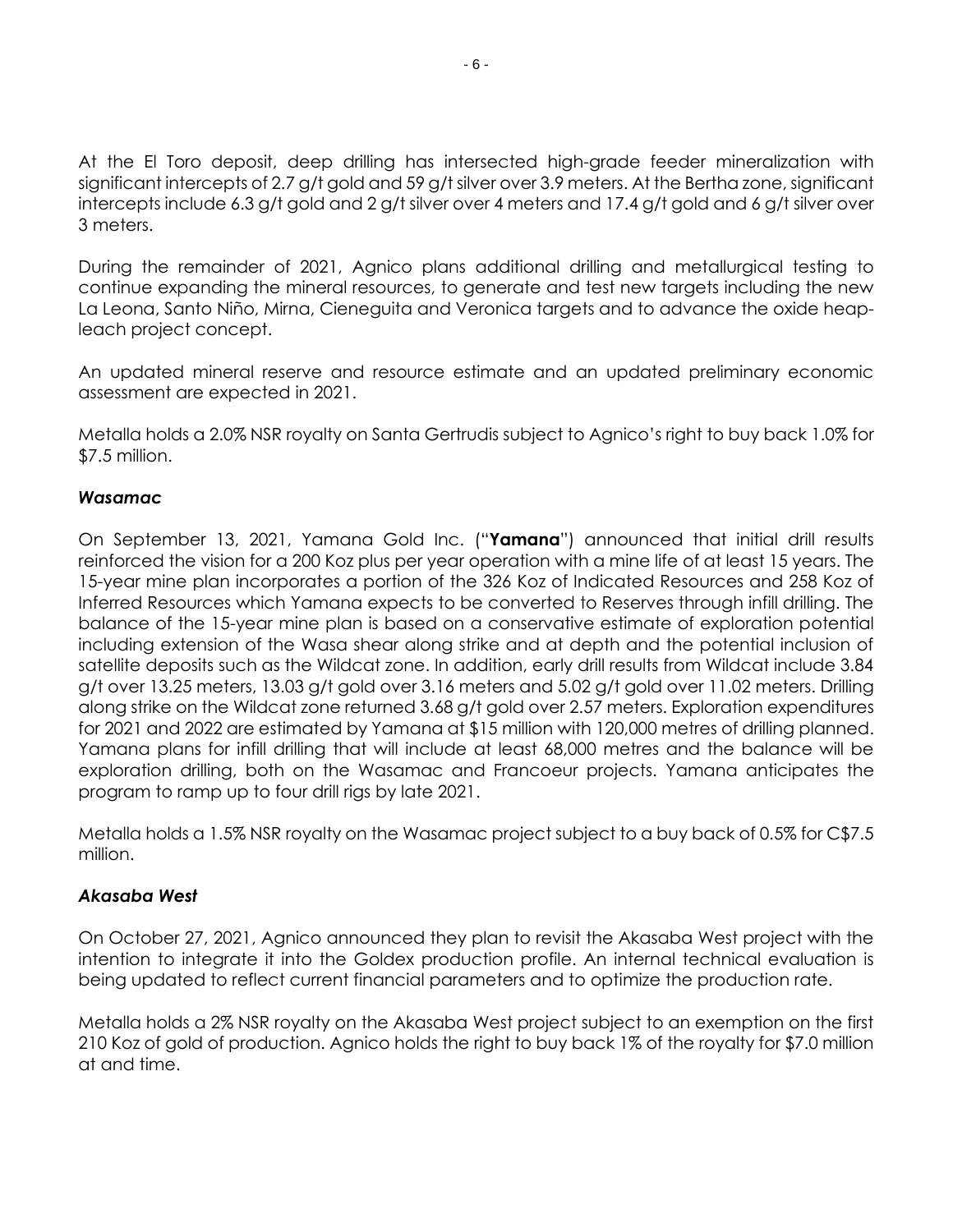# *Tocantinzinho*

On October 27, 2021, G Mining announced that it had completed the previously announced acquisition of the Tocantinzinho gold project from Eldorado Gold Corp. for aggregate consideration of \$115 million. Tocantinzinho is a permitted, high-grade gold project with a 10-year reserve life with an estimated 187 Koz per year production profile for the first 8 years. G Mining expects to complete an updated feasibility study by Q1 2022, and a positive construction decision by H2 2022. Project optimization and detailed engineering is expected to occur from Q4 2021 through to Q4 2022. G Mining also expects to complete two drilling campaigns totaling 10,000 meters beginning in Q4 2021 through to Q1 2022, these include a grade control drilling program to de-risk early years of production and an exploration drilling program to test for potential extensions of the known mineralization at depth and below the current pit.

G Mining is a precious metals development company with a leadership team which has built four mines in South America, including the Merian mine for Newmont Corporation and Fruta Del Norte for Lundin Gold.

Metalla holds a 0.75% GVR royalty on the Tocantinzinho project.

# *El Realito*

On October 28, 2021, Agnico reported that road construction was progressing well at El Realito with 2.5 km of the 3.7 km road fully completed. Pre-stripping activities started in mid-August 2021 and the construction of the haulage road is expected to be completed by year-end.

Metalla holds a 2.0% NSR royalty on the El Realito deposit which is subject to a 1.0% buyback right for \$4.0 million.

# *Del Carmen*

On November 4, 2021, Barrick reported that work was focused on defining an upcoming drill program at Del Carmen to target structural controls that could yield high-grade controls within the larger framework of the deposit. Drilling at Del Carmen is expected to resume in the first quarter of 2022. Barrick also released the details of a newly unveiled porphyry target, located immediately to the north of the Rojo Grande orebody. Drilling will begin in Q4 2021.

Metalla holds a 0.5% NSR royalty on the Del Carmen project which is the Argentine portion of the Alturas-Del Carmen project in the prolific El Indio belt.

### *Beaufor Mine*

On October 27, 2021, Monarch Mining Corporation ("**Monarch**") provided an update on the restart of operations at the Beaufor Mine and Beacon Mill, scheduled to begin in the coming weeks in preparation for the start of mining in 2022. Monarch expects to complete the mine and mill preparation work at the end of the fourth quarter.

Metalla holds a 1.0% NSR royalty on the Beaufor mine once Monarch has produced 100 Koz of gold. To date, approximately 27.3 Koz of gold have been produced from the property.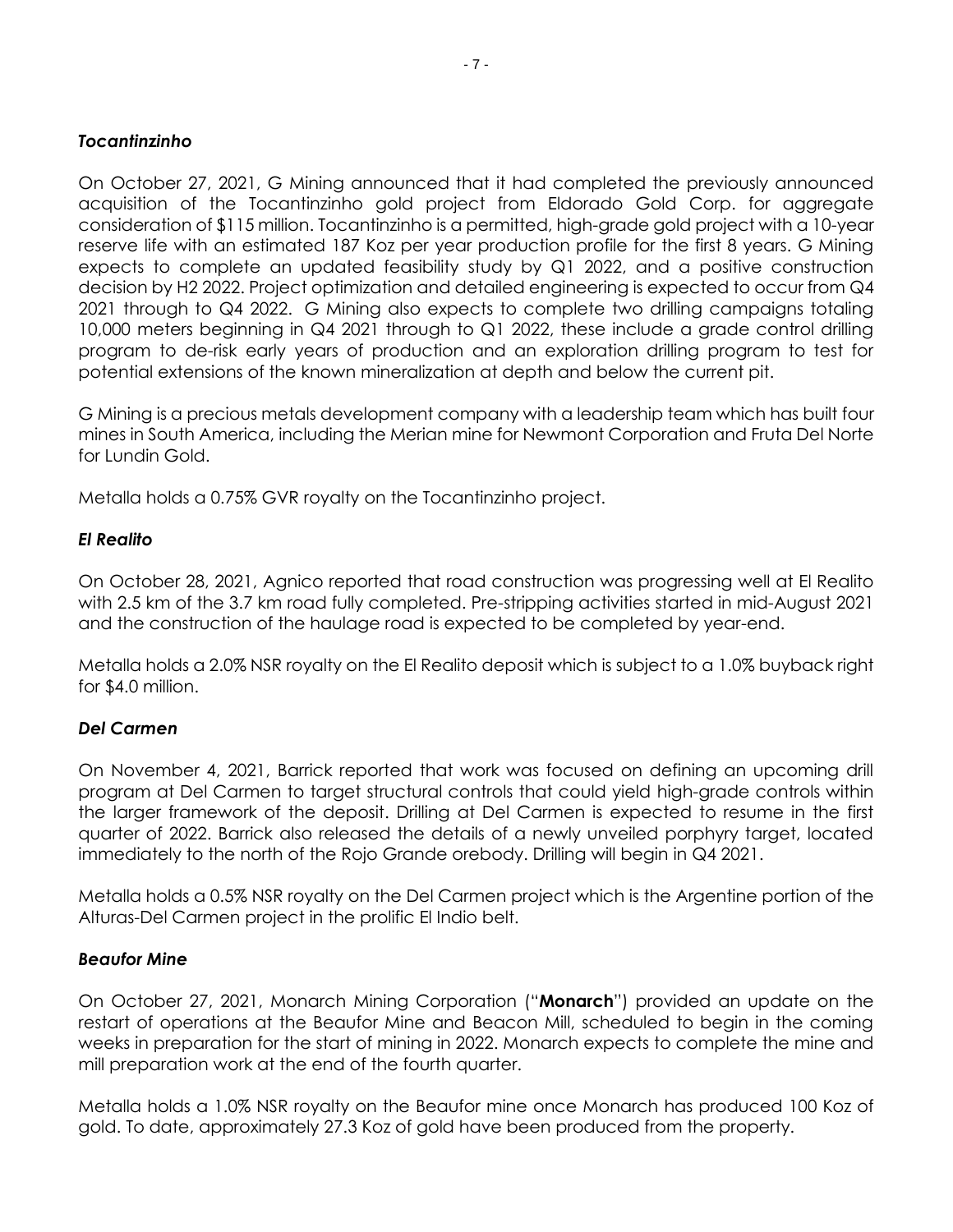## *Fosterville*

On November 3, 2021, Kirkland Lake Gold reported that drilling in the first three quarters of 2021 continued to target the Harrier zone as well as the Lower Phoenix system in the southern end of the mining license. Surface drilling also began in the previous quarter to target the Harrier South, Daley's Hill & Russell's Reef lines of mineralization. On August 30, 2021, Kirkland Lake Gold reported results from 197 underground and 58 surface holes at Fosterville where drilling continued to target the Lower Phoenix, Harrier, Cygnet and Robbins Hill areas. Significant intercepts in the Lower Phoenix which host the Swan zone include 207 g/t gold over 2.6 meters (November 4, 2021 revision), 9.6 g/t gold over 6.4 meters and 10 g/t gold over 17.6 meters. Exploration in the Lower Phoenix has expanded mineralization 500 meters down-plunge of the current Mineral Reserves.

Metalla holds a 2.5% GVR royalty on the Northern and Southern extensions of the Fosterville mining license.

# *CentroGold*

On October 20, 2021, OZ Minerals announced that the relocation plan required for progressing the court injunction removal has been completed and can be submitted to the National Institute of Colonization and Agrarian Reform (INCRA). An updated pre-feasibility study is expected to now be delivered in H1 2022.

Metalla holds a 1.0-2.0% NSR royalty on the CentroGold project.

### *Fifteen Mile Stream*

On October 25, 2021, St Barbara Limited ("**St Barbara**") reported that the first round of information requests for the Environmental Impact Statement were received in late June 2021 and are due for resubmission in March 2022. St. Barbara reported that the feasibility study is nearing completion and is on target for completion early in 2022 and is based on processing ore from Fifteen Mile Stream at St Barbara's nearby processing plant at Touquoy.

Metalla holds a 1.0% NSR royalty on the Fifteen Mile Stream deposit and a 3.0% NSR royalty on the Plenty and Seloam Brook deposits.

### *Aureus East*

On August 10, 2021, Aurelius Minerals Inc. ("**Aurelius**") reported assay results from surface drilling at Aureus East of 149 g/t gold over 0.7 meters and 5.2 g/t gold over 4.8 meters, further expanding the gold system. On October 18, 2021, Aurelius released further drill results of 131.5 g/t gold over 0.6 meters, 26.7 g/t gold over 0.95 meters and 26.4 g/t gold over 0.7 meters. Recent drill results continue to expand the mineralization and refine the geological model, Aurelius is on track to produce a mineral resource in Q1 2022.

Metalla holds a 1.0% NSR royalty on the Aureus East project.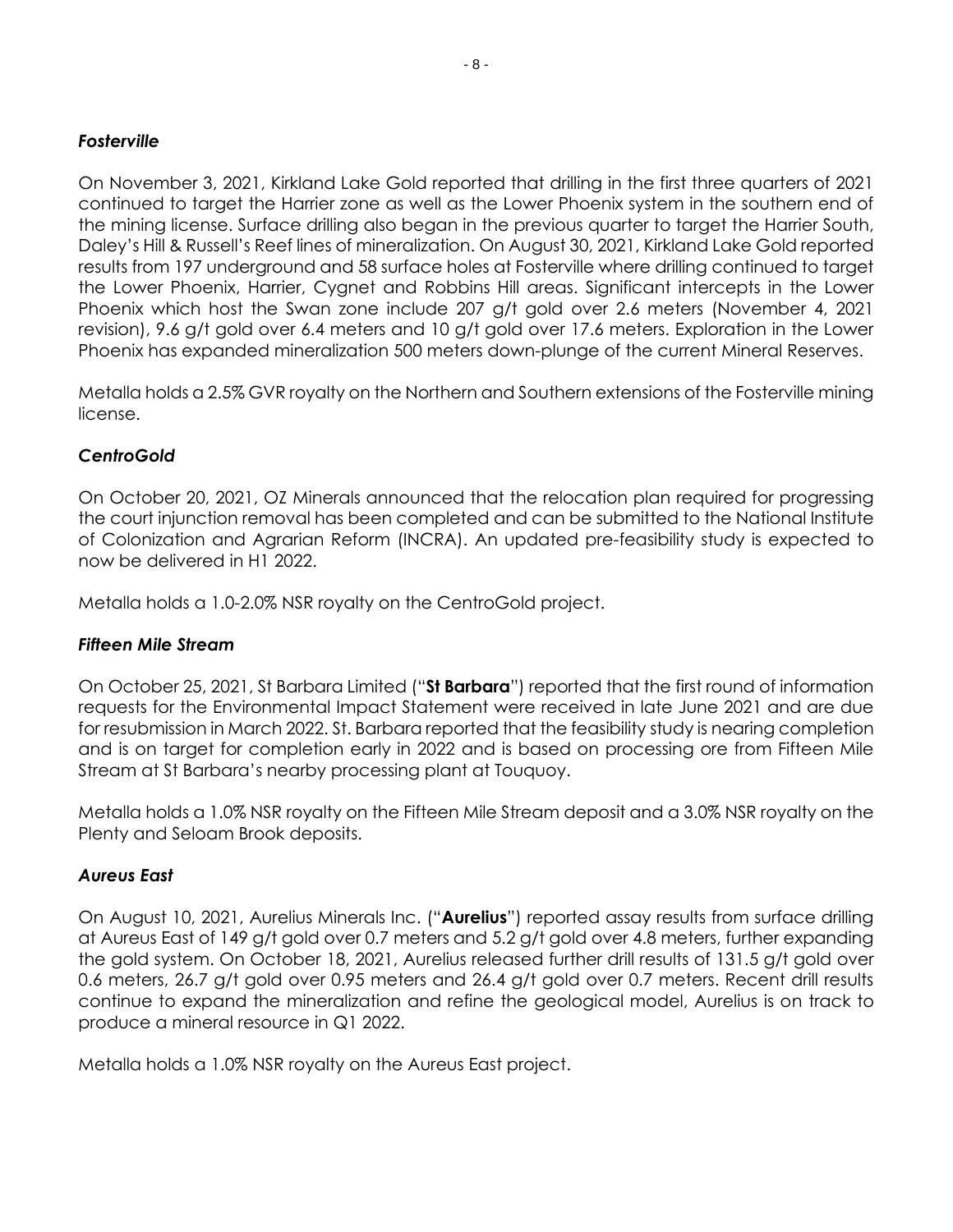# *North AK Property*

On November 3, 2021, Kirkland Lake Gold reported that near surface zones along the Amalgamated Break will be mined in late 2021. In addition, Kirkland Lake Gold completed 4,160 meters of drilling from a ramp targeting shallow targets near the near surface resource areas and near resource extensions. This drilling was in addition to the 5,576 metres of drilling focused on targeting potential near surface resource from the Near Surface Ramp.

Metalla holds a 0.45% NSR royalty on the North AK property which is adjacent to the Macassa near surface resource.

# *Castle Mountain*

On November 3, 2021, Equinox announced they had commenced permitting for phase 2 operations at the Castle Mountain mine. Equinox expects to undertake formal submission of the amendment to the mine plan in Q1 2022.

Metalla holds a 5.0% NSR Royalty on the South Domes area of the Castle Mountain mine.

# *Green Springs*

On September 15, 2021, Contact Gold Corp. ("**Contact**") announced that it discovered gold mineralization at the Pilot Shale/Guilmette Limestone contact beneath the historic Mine Trend at the Green Springs project in Nevada. Significant intercepts from the deeper drilling include 0.7 g/t gold over 16.7 meters. In 2021, Contact's exploration program is focused on rapidly expanding the footprint of oxidized gold mineralisation at Green Springs, by stepping out on high grade zones along the mine trend and new targets under Contact's exploration model.

Metalla holds a 2.0% NSR royalty on Green Springs.

# *Fortuity 89*

On October 28, 2021, Newcrest Mining Ltd. ("**Newcrest**") and Discovery Harbour Resources provided an update on exploration plans at the Fortuity 89 project in Nevada. Newcrest plans to drill a minimum of eight drill holes and 3,400 meters beginning in January 2022 to test a series of low sulphidation epithermal gold target.

Metalla holds a 2.0% NSR royalty on the Fortuity 89 project.

### *Tower Stock*

White Metal Resources Corp. released several drill results on the Tower Stock Gold project in Ontario through several 2021 press releases dated October 21, September 23, and August 24, 2021. Significant drill results from the project include 3.68 g/t gold over 10.5 meters and 1.7 g/t gold over 82.5 meters.

Metalla holds a 2.0% NSR Royalty on the Tower Stock project.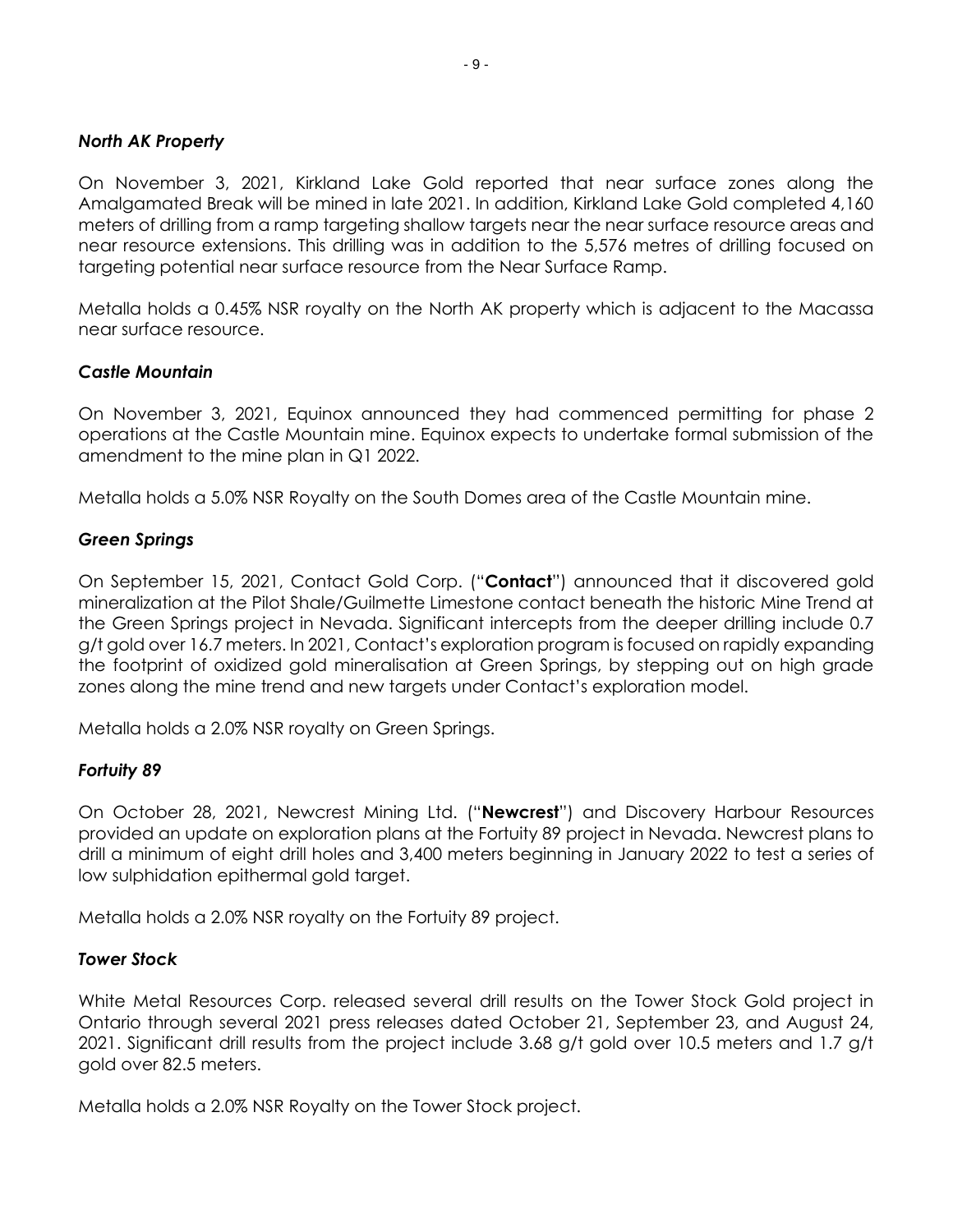### **QUALIFIED PERSON**

The technical information contained in this news release has been reviewed and approved by Charles Beaudry, geologist M.Sc., member of the Association of Professional Geoscientists of Ontario and of the Ordre des Géologues du Québec and a director of Metalla. Mr. Beaudry is a QP as defined in National Instrument 43-101 *Standards of Disclosure for Mineral Projects*.

#### **ABOUT METALLA**

Metalla is a precious metals royalty and streaming company. Metalla provides shareholders with leveraged precious metal exposure through a diversified and growing portfolio of royalties and streams. Our strong foundation of current and future cash-generating asset base, combined with an experienced team gives Metalla a path to become one of the leading gold and silver companies for the next commodities cycle.

For further information, please visit our website at [www.metallaroyalty.com](http://www.metallaroyalty.com/)

### **ON BEHALF OF METALLA ROYALTY & STREAMING LTD.**

(signed) "Brett Heath"

President and CEO

### **CONTACT INFORMATION**

#### **Metalla Royalty & Streaming Ltd.**

Brett Heath, President & CEO Phone: [604-696-0741](tel:604-696-0741) Email: info@metallaroyalty.com

Kristina Pillon, Investor Relations Phone: 604-908-1695 Email: kristina@metallaroyalty.com

Website: [www.metallaroyalty.com](http://www.metallaroyalty.com/)

*Neither the TSXV nor its Regulation Services Provider (as that term is defined in the policies of the Exchange) accept responsibility for the adequacy or accuracy of this release.*

#### Notes:

- (1) For details on the estimation of mineral resources and reserves, including the key assumptions, parameters and methods used to estimate the Mineral Resources and Mineral Reserves, Canadian investors should refer to the NI 43-101 Technical Reports for Del Carmen o[n www.sedar.com.](http://www.sedar.com/)
- (2) For details on the estimation of mineral resources and reserves, including the key assumptions, parameters and methods used to estimate the Mineral Resources and Mineral Reserves, Canadian investors should refer to the NI 43-101 Technical Reports for Tocantinzinho filed on [www.sedar.com](http://www.sedar.com/) and the [Eldorado](http://d18rn0p25nwr6d.cloudfront.net/CIK-0000918608/fbad7905-08f2-41b4-b066-5d32473c7b77.pdf) Gold [Annual Information Form Dated March 30, 2020.](http://d18rn0p25nwr6d.cloudfront.net/CIK-0000918608/fbad7905-08f2-41b4-b066-5d32473c7b77.pdf)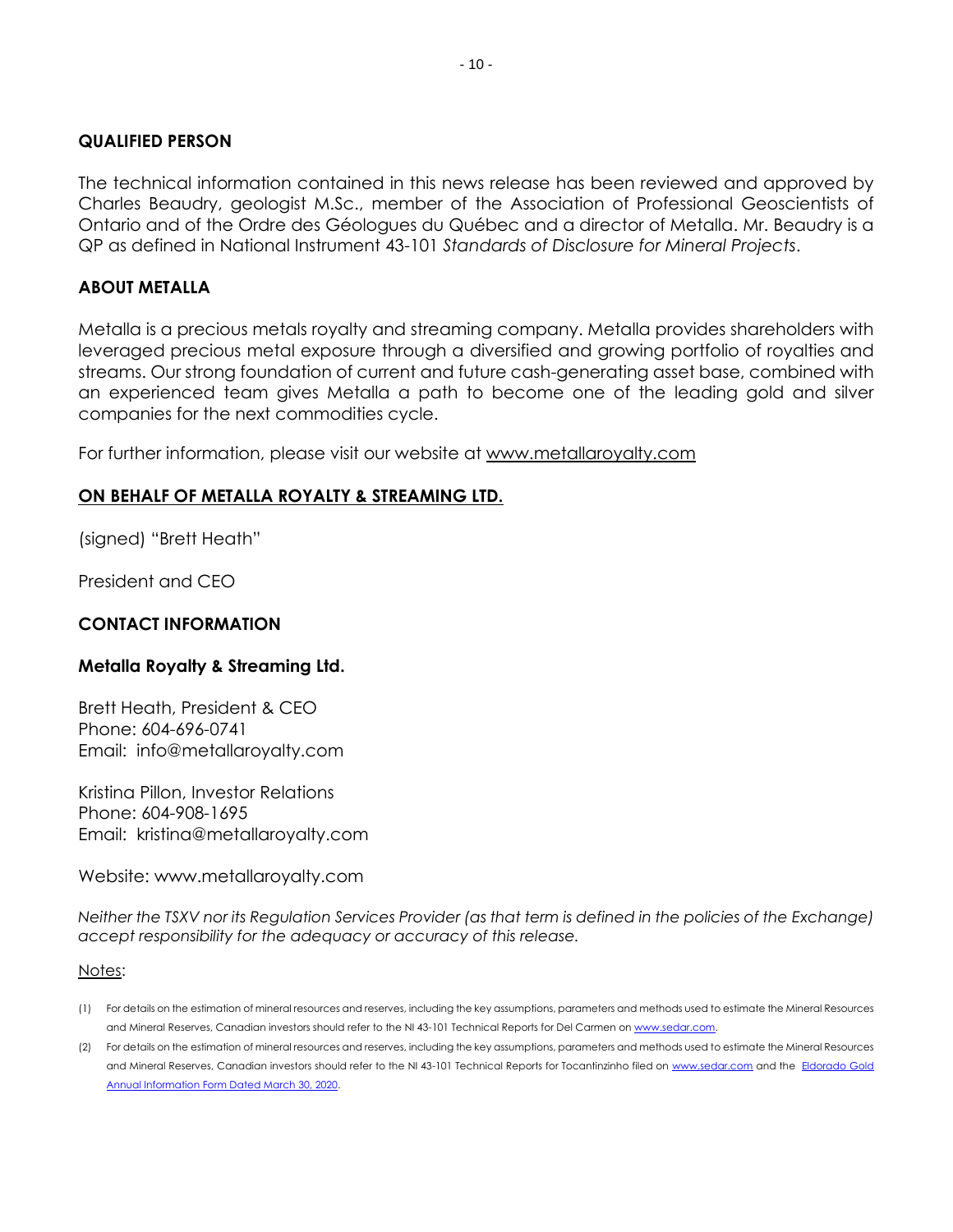- (3) For details on the estimation of mineral resources and reserves, including the key assumptions, parameters and methods used to estimate the Mineral Resources and Mineral Reserves, Canadian investors should refer to the ASX JORC Code Technical Reports for CentroGold and on file at www.asx.com.au and the [Oz](https://www.ozminerals.com/uploads/media/210218_OZ_Minerals_2020_Annual_and_Sustainability_Report.pdf)  [Minerals 2020 Annual Report.](https://www.ozminerals.com/uploads/media/210218_OZ_Minerals_2020_Annual_and_Sustainability_Report.pdf)
- (4) For details on the estimation of mineral resources and reserves, including the key assumptions, parameters and methods used to estimate the Mineral Resources and Mineral Reserves, Canadian investors should refer to the NI 43-101 Technical Reports for Amalgamated Kirkland o[n www.sedar.com.](http://www.sedar.com/)

#### *Non-IFRS Measures*

*The items marked above are alternative performance measures and readers should refer to non-international financial reporting standards ("IFRS") financial measures in the Company's Management's Discussion and Analysis for the three and nine months ended September 30, 2021 as filed on SEDAR and as available on the Company's website for further details. Metalla has included certain performance measures in this press release that do not have any standardized meaning prescribed by IFRS including (a) attributable gold equivalent ounces (GEOs), (b) average cash cost per attributable GEO, (c) average realized price per attributable GEO, (d) operating cash margin per attributable GEO, which is based on the two preceding measures, and (e) adjusted EBITDA. In the precious metals mining industry, this is a common performance measure but does not have any standardized meaning. The Company believes that, in addition to conventional measures prepared in accordance with IFRS, certain investors use this information to evaluate the Company's performance and ability to generate cash flow. The presentation of these non-IFRS measures is intended to provide additional information and should not be considered in isolation or as a substitute for measures of performance prepared in accordance with IFRS. Other companies may calculate these non-IFRS measures differently.*

#### *Technical and Third-Party Information*

*Metalla has limited, if any, access to the properties on which Metalla holds a royalty, stream or other interest. Metalla is dependent on (i) the operators of the mines or properties and their qualified persons to provide technical or other information to Metalla, or (ii) publicly available information to prepare disclosure pertaining to properties and operations on the mines or properties on which Metalla holds a royalty, stream or other interest, and generally has limited or no ability to independently verify such information. Although Metalla does not have any knowledge that such information may not be accurate, there can be no assurance that such third-party information is complete or accurate. Some information publicly reported by operators may relate to a larger property than the area covered by Metalla's royalty, stream or other interests. Metalla's royalty, stream or other interests can cover less than 100% and sometimes only a portion of the publicly reported mineral reserves, resources and production of a property.*

*Unless otherwise indicated, the technical and scientific disclosure contained or referenced in this press release, including any references to mineral resources or mineral reserves, was prepared in accordance with Canadian National Instrument 43-101 ("NI 43-* 101"), which differs significantly from the requirements of the U.S. Securities and Exchange Commission (the "SEC") applicable to U.S. *domestic issuers. Accordingly, the scientific and technical information contained or referenced in this press release may not be comparable to similar information made public by U.S. companies subject to the reporting and disclosure requirements of the SEC.*

*"Inferred mineral resources" have a great amount of uncertainty as to their existence and great uncertainty as to their economic and*  legal feasibility. It cannot be assumed that all or any part of an inferred mineral resource will ever be upgraded to a higher category. *Historical results or feasibility models presented herein are not guarantees or expectations of future performance.*

#### *Cautionary Note Regarding Forward-Looking Statements*

*This press release contains "forward-looking information" and "forward-looking statements" (collectively, "forward looking statements") within the meaning of applicable securities legislation. The forward-looking statements herein are made as of the date of this press release only, and the Company does not assume any obligation to update or revise them except as required by applicable law.*

*All statements included herein that address events or developments that we expect to occur in the future are forward-looking statements. Generally, forward-looking statements can be identified by the use of forward-looking terminology such as "plans", "expects", "does not expect", "is expected", "budgets", "scheduled", "estimates", "forecasts", "predicts", "projects", "intends", "targets", "aims", "anticipates" or "believes" or variations (including negative variations) of such words and phrases or may be identified by statements to the effect that certain actions "may", "could", "should", "would", "might" or "will" be taken, occur or be achieved. Forward-looking statements and information include, but are not limited to, the advancement of the properties on which Metalla holds a royalty or streaming interest; the completion of future accretive transactions by the Company and their anticipated timing; the payment of the remaining \$5.0 million purchase price for the Castle Mountain royalty; the future growth in Metalla's net asset value; the successful completion of certain milestones in respect to the CentroGold project; the satisfaction of future payment obligations and contingent commitments by Metalla; the future sales of common shares under the 2021 ATM Program and the value of the gross proceeds to be raised thereunder; the future availability of funds pursuant to the Beedie Loan Facility and the 2021 ATM Program; the future conversion of funds drawn down by Metalla under the Beedie Loan Facility; the completion by property owners of announced drilling programs and other planned activities in relation to properties on which the Company and its subsidiaries hold a royalty or streaming interest and the expected timing thereof; future disclosure by property owners and the expected timing thereof; the completion by property owners of announced capital expenditure programs; the mineral reserve estimates relating to the*